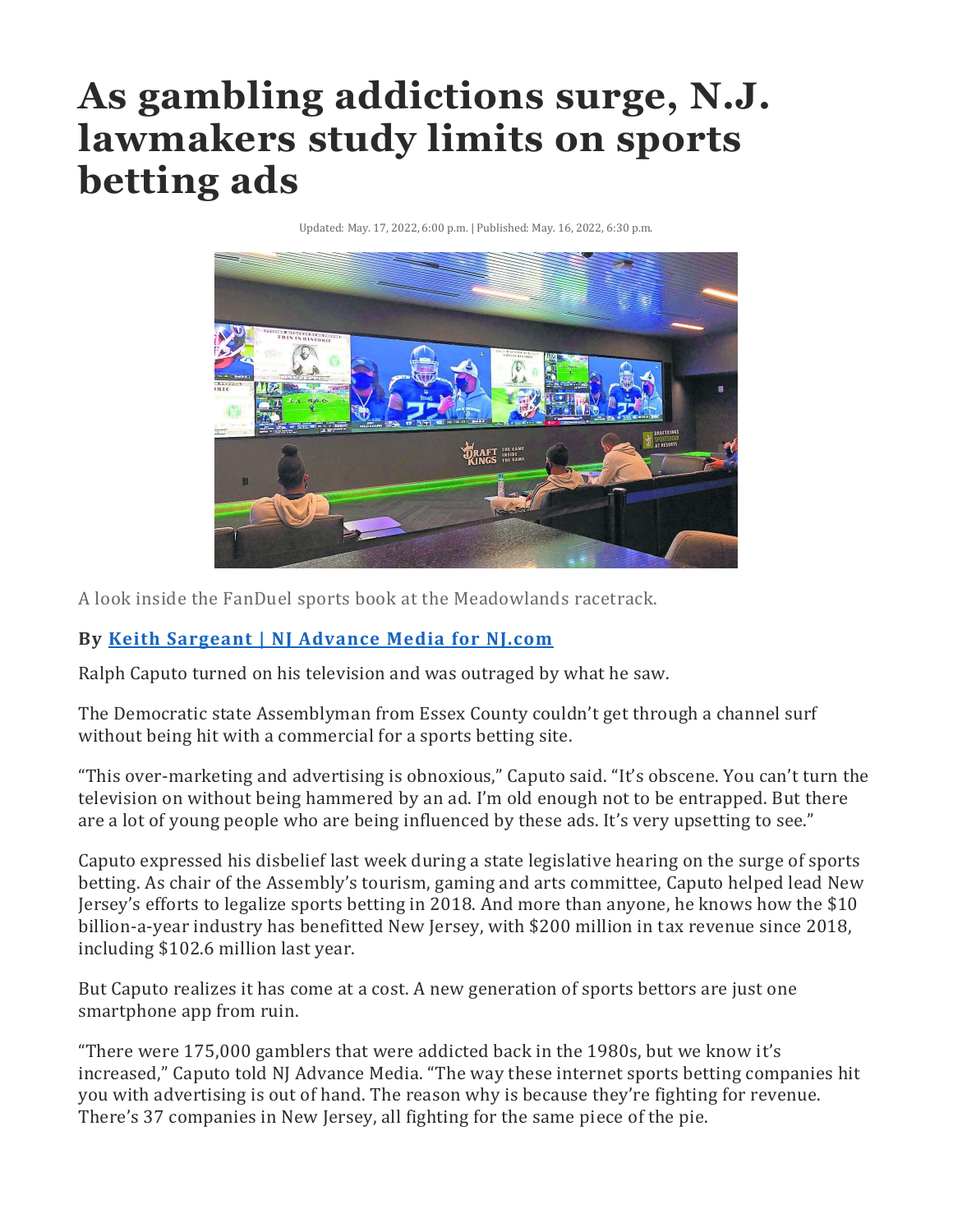"But people, especially younger individuals, are being saturated with this type of enticement. It's definitely a problem."

Reaching a solution will be equally complex, requiring regulatory change on the federal level. The ads are broadcast on TV stations based in New York and Pennsylvania or via streaming services, beyond the reach of the state Legislature.

It's a problem that Felicia Grondin is aiming to solve. The executive director of the [Council](https://800gambler.org/) on [Compulsive](https://800gambler.org/) Gambling of New Jersey addressed her concerns May 9 in the state legislative hearing.

"No doubt gambling is an effective revenue resource for the state, but at what social cost?" she said. "The council's barometer to quantify those who might be struggling with a problem is determined by the number of calls received to our 1-800-GAMBLER helpline.

"When we look at the amount of sports wagers compared to the number of helpline calls we've received since the onset of legalized sports betting, we can see a correlation — the more money wagered on sports, the more calls received, which translates into more people needing help."

NJ Advance Media reported in [February](https://www.nj.com/news/2022/02/the-hidden-addiction.html) that the council has witnessed an unprecedented spike in helpline sports gambling calls. About 3% of calls involved sports betting before the state legalized it, and that number jumped to 11% in 2018, 15% in 2019, 18% in 2020 and 17% in 2021.

At one point during the COVID-19 pandemic, 29% of helpline calls were related to sports betting, according to Grondin.

"The uptick is driven largely by access to sports betting online and the abundance of gambling advertising on TV," she told NJ Advance Media. "Just looking at the amount of money being wagered in New Jersey — \$1 billion a month — it's crazy. And the amount of money that's being spent on television advertisements from 2020 to 2021 is like 2 1/2 times more, so we know the advertising is just raking people in."

Gambling companies spent \$725 million on TV ads in 2021, a 148% increase from the \$292 million allocated in 2020, according to a [February](https://www.barrons.com/articles/new-data-show-enormous-growth-rate-in-gambling-ads-51644513956) report by Barron's.

"Advertising is everywhere, and the public is bombarded with offers of free bets, lines of credit, etc., especially in the world of sportsbooks," Grondin said. "These advertisements increase the likelihood of state residents potentially developing a gambling problem. Advertising of this nature is the equivalent of a liquor store offering free alcohol or a drug dealer offering a free bag of heroin to individuals with a substance abuse problem. It is disturbing. It is alarming. And our calls are intensifying every day with every advertisement."

In her address to the Legislature, Grondin called on lawmakers to implement strong regulations that would curtail sports betting advertising. She knows some of it is out of the state Legislature's hands, since most New Jersey residents watch New York- or Philadelphia-based TV stations or streaming services.

"Obviously we have no control over New York or Pennsylvania," Caputo said.

Still, Grondin is advocating for the state to sponsor public service announcements to inform the public about gambling risks and the services available for those struggling with addiction. She's also seeking regulations that would require warning labels on internet gambling sites and casinos and sportsbooks throughout New Jersey.